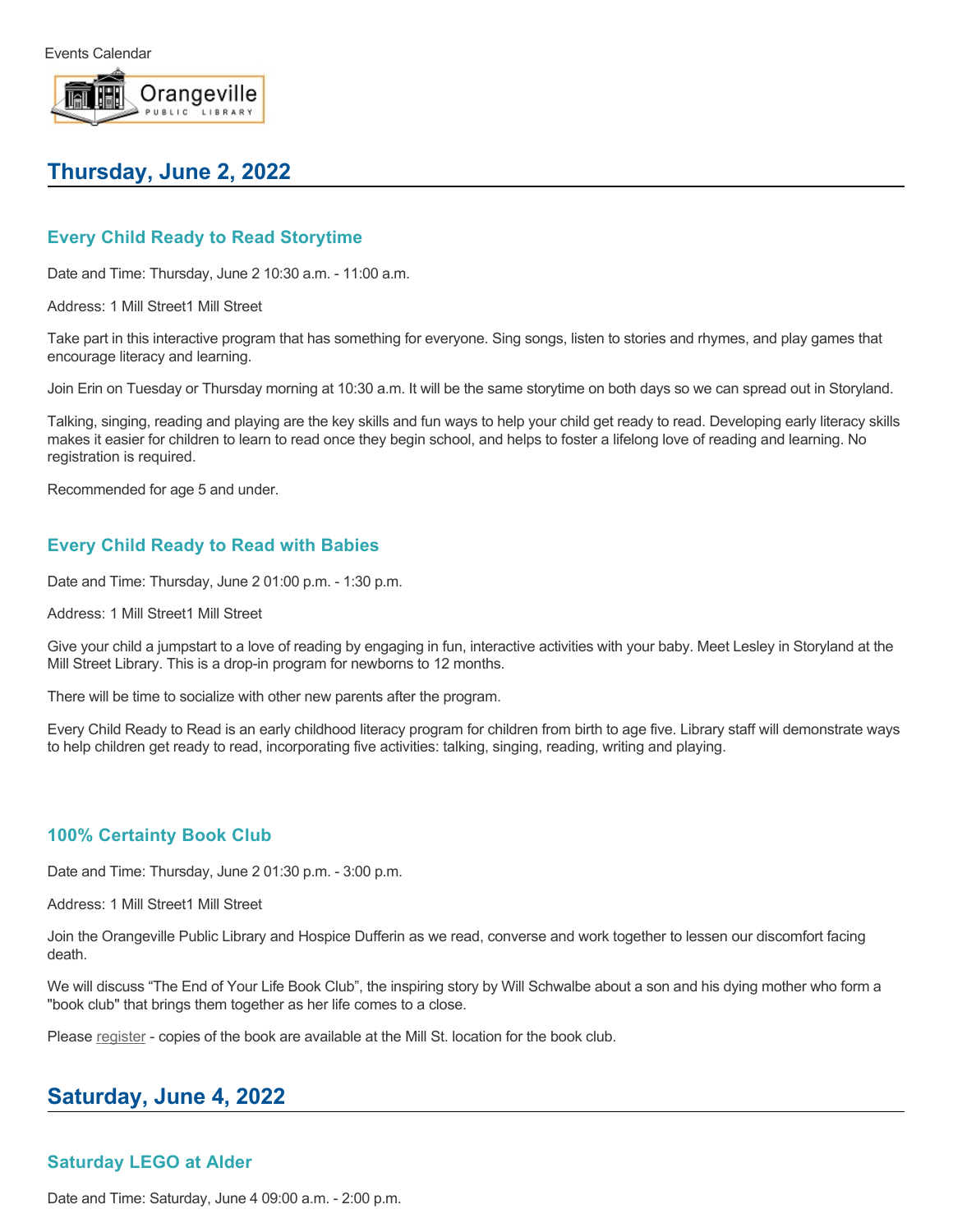Address: 275 Alder Street - Alder Library275 Alder Street - Alder Library

Drop-in during open hours (9 a.m. to 2 p.m.) to play with the library's big tub of LEGO. What will you make this week?

#### **Family Storytime**

Date and Time: Saturday, June 4 10:30 a.m. - 11:15 a.m.

Address: 275 Alder Street - Alder Library275 Alder Street - Alder Library

Drop in and join us for stories, songs and fun at the Alder Street Library on Saturday mornings!

All ages are welcome.

#### **Blues & Jazz Workshop: Guitar with Mike Goudreau**

Date and Time: Saturday, June 4 12:00 p.m. - 1:00 p.m.

Address: 1 Mill Street1 Mill Street

What's the Difference between Jazz and Blues Guitar?

Mike Goudreau tries to demystify the stylistic differences between Jazz and Blues guitar playing with examples of various chord progressions, substitutions and rhythmic grooves. Using well known Standard Blues and Jazz songs to demonstrate the subtle differences between the genres in an accessible way.

No registration required.

#### **Blues & Jazz Workshop: Jazz Vocals with Heather Bambrick**

Date and Time: Saturday, June 4 01:30 p.m. - 2:30 p.m.

Address: 1 Mill Street1 Mill Street

Jazz Vocal Boot Camp (or "So You Wanna to Be a Jazz Singer")

Join JUNO-nominated Jazz vocalist Heather Bambrick as she takes you through the ins-and-outs of what it takes to effectively sing in the Jazz style. Heather will examine the various elements of singing Jazz, from choosing the right repertoire and the correct keys, to style, technique, phrasing, tone placement, and more! She'll discuss the various elements that go into singing numerous styles within the larger Jazz umbrella, including classic Swing, Latin, Blues, Cabaret, and more! Learn how to sing Jazz a little more like Ella and Frank and a little less like Beyoncé and Bieber!

No registration required.

#### **Blues & Jazz Workshop: Songwriting with Adam Karch**

Date and Time: Saturday, June 4 03:00 p.m. - 4:00 p.m.

Address: 1 Mill Street1 Mill Street

Adam Karch will discuss the approach of a blues song in his mind and what comes first, the lyrics or the music? He will also give examples of one or two of his originals and how they got to be what they are. The blend of the vocals and the music are very important, and he will touch on his take of trying to be an original singer/songwriter and sounding different. Also, there are a lot of variations Adam can come up with for the same song, so he will give examples and explain how he improvises once a song is finished and what he does to keep it fresh.

No registration required.

## **Tuesday, June 7, 2022**

### **Every Child Ready to Read Storytime**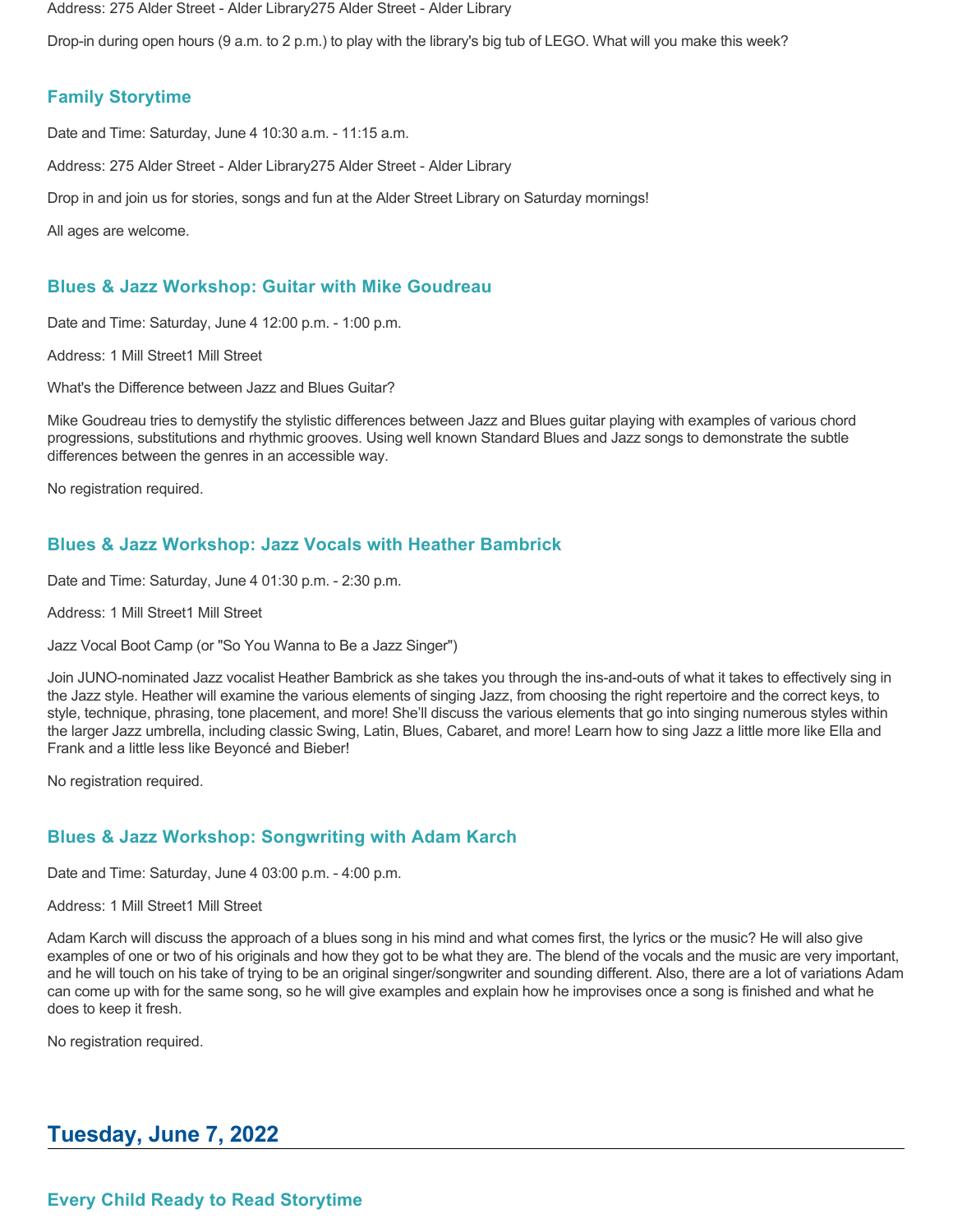Date and Time: Tuesday, June 7 10:30 a.m. - 11:00 a.m.

Address: 1 Mill Street1 Mill Street

Take part in this interactive program that has something for everyone. Sing songs, listen to stories and rhymes, and play games that encourage literacy and learning.

Join Erin on Tuesday or Thursday morning at 10:30 a.m. It will be the same storytime on both days so we can spread out in Storyland.

Talking, singing, reading and playing are the key skills and fun ways to help your child get ready to read. Developing early literacy skills makes it easier for children to learn to read once they begin school, and helps to foster a lifelong love of reading and learning. No registration is required.

Recommended for age 5 and under.

## **Wednesday, June 8, 2022**

#### **Spring Fling Seniors Luncheon - FULL - Waitlist Available**

Date and Time: Wednesday, June 8 11:30 a.m. - 1:30 p.m.

Address: Tony Rose Memorial Sports Centre, 6 Northman Way, OrangevilleTony Rose Memorial Sports Centre, 6 Northman Way, **Orangeville** 

Spring is in the air! Join the Town of Orangeville's Recreation & Events division and the Orangeville Public Library to celebrate Seniors Month.

Connect with other seniors while you enjoy a guest speaker, lunch (\$5), a dance performance, and a chance to win some great prizes.

Please [register](https://townoforangeville.perfectmind.com/23813/Clients/BookMe4LandingPages/CoursesLandingPage?widgetId=3d1c7d00-16f1-4306-b752-26670ebc9a6f&redirectedFromEmbededMode=True&courseId=0d648fca-f755-499c-8d51-8fdf0c1ea8a4&fbclid=IwAR1mTJHaQtGRQzCGGXUXT6u-0nljpvp65WAi9_rtyMVxjjE_PYan33YhB0E) in adavnce.

## **Thursday, June 9, 2022**

#### **Every Child Ready to Read Storytime**

Date and Time: Thursday, June 9 10:30 a.m. - 11:00 a.m.

Address: 1 Mill Street1 Mill Street

Take part in this interactive program that has something for everyone. Sing songs, listen to stories and rhymes, and play games that encourage literacy and learning.

Join Erin on Tuesday or Thursday morning at 10:30 a.m. It will be the same storytime on both days so we can spread out in Storyland.

Talking, singing, reading and playing are the key skills and fun ways to help your child get ready to read. Developing early literacy skills makes it easier for children to learn to read once they begin school, and helps to foster a lifelong love of reading and learning. No registration is required.

Recommended for age 5 and under.

### **Every Child Ready to Read with Babies**

Date and Time: Thursday, June 9 01:00 p.m. - 1:30 p.m.

Address: 1 Mill Street1 Mill Street

Give your child a jumpstart to a love of reading by engaging in fun, interactive activities with your baby. Meet Lesley in Storyland at the Mill Street Library. This is a drop-in program for newborns to 12 months.

There will be time to socialize with other new parents after the program.

Every Child Ready to Read is an early childhood literacy program for children from birth to age five. Library staff will demonstrate ways to help children get ready to read, incorporating five activities: talking, singing, reading, writing and playing.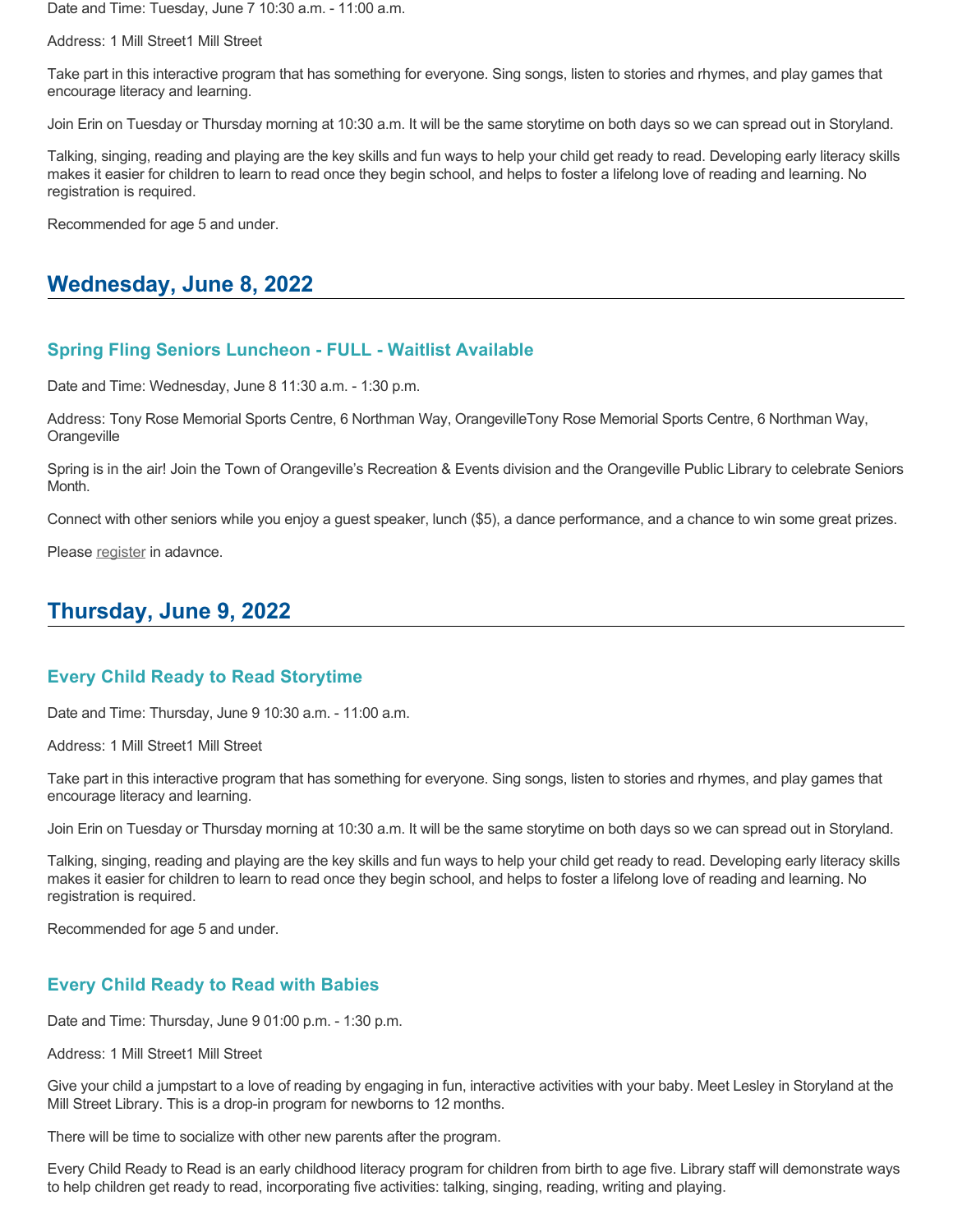### **Teen Advisory Group (TAG)**

Date and Time: Friday, June 10 04:00 p.m. - 5:30 p.m.

Address: 275 Alder Street - Alder Library275 Alder Street - Alder Library

Join Tanis for TAG at the Alder Street branch. Enjoy ice breakers and a special presentation about the Poppy Project.

## **Saturday, June 11, 2022**

### **Saturday LEGO at Alder**

Date and Time: Saturday, June 11 09:00 a.m. - 2:00 p.m.

Address: 275 Alder Street - Alder Library275 Alder Street - Alder Library

Drop-in during open hours (9 a.m. to 2 p.m.) to play with the library's big tub of LEGO. What will you make this week?

#### **World Wide Knit in Public Day**

Date and Time: Saturday, June 11 10:00 a.m. - 11:00 a.m.

Address: 1 Mill Street1 Mill Street

The Poppy Project is moving outside for Worldwide Knit in Public Day. Drop by the Broadway courtyard outside the Mill Street Library to learn more about this exciting community initiative. Community volunteers will be teaching local youth how to crochet a poppy. Everyone is welcome to drop by and join in.

Worldwide Knit in Public Day was started in 2005 by Danielle Landes. It began as a way for knitters to come together and enjoy each other's company.

Find more information about [The Poppy Project.](http://www.orangeville.ca/poppyproject)

The Poppy design is a registered trademark of The Royal Canadian Legion, Dominion Command and is used under license.

### **Family Storytime**

Date and Time: Saturday, June 11 10:30 a.m. - 11:15 a.m.

Address: 275 Alder Street - Alder Library275 Alder Street - Alder Library

Drop in and join us for stories, songs and fun at the Alder Street Library on Saturday mornings!

All ages are welcome.

# **Monday, June 13, 2022**

#### **Adventures in the Park**

Date and Time: Monday, June 13 10:00 a.m. - 11:30 a.m.

Address: Kin Family Park, 485 College Ave, OrangevilleKin Family Park, 485 College Ave, Orangeville

Join us with our friends from EarlyON Dufferin for an adventure at different parks around Town.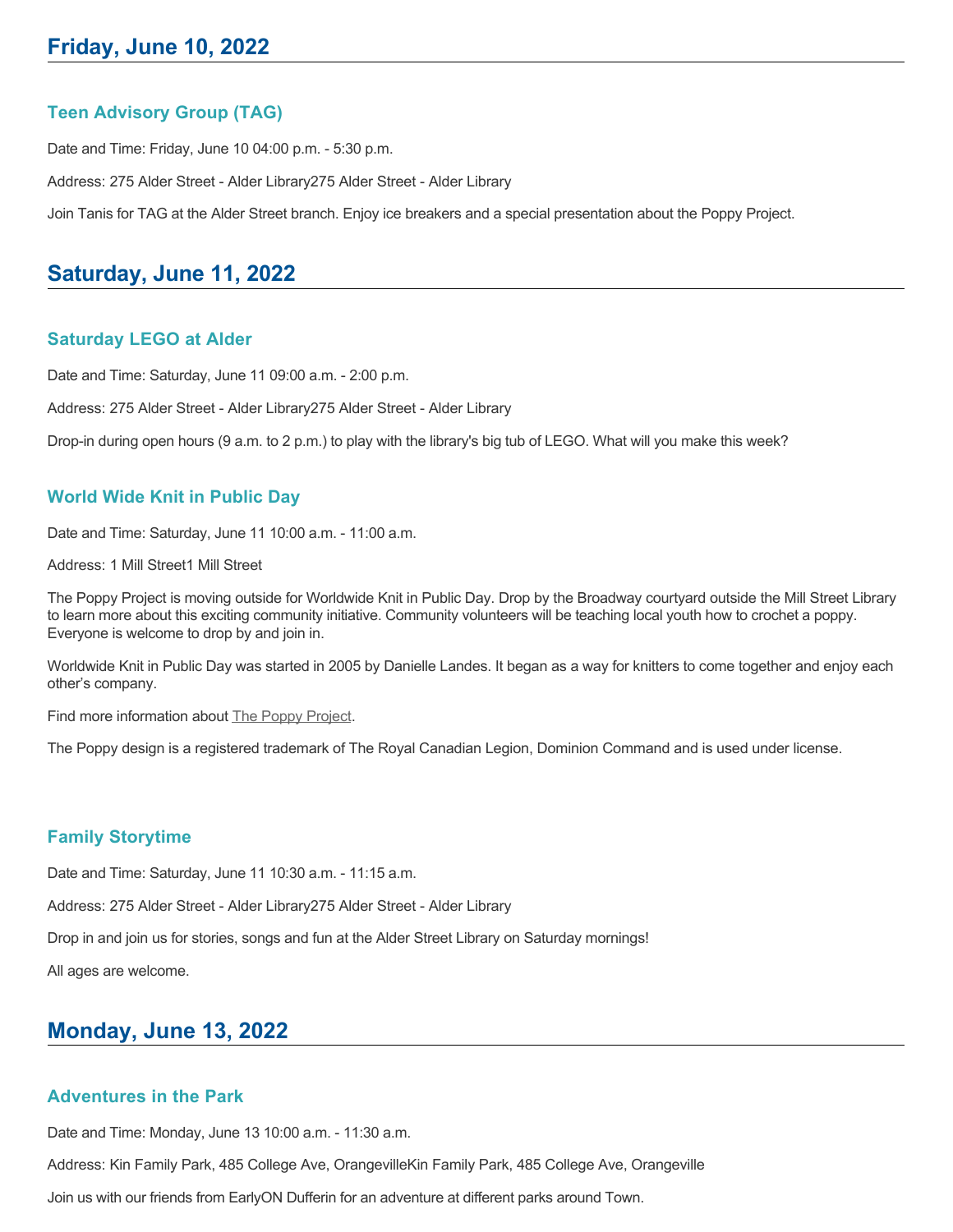Meet at Kin Family Park at 10 a.m. Please <u>register</u> in advance - registrations opens on Thursday (3:30 - 4 p.m.) for the following Monday.

# **Wednesday, June 15, 2022**

## **Books and Loose Parts**

Date and Time: Wednesday, June 15 10:00 a.m. - 11:00 a.m.

Address: 1 Mill Street1 Mill Street

Explore the amazing world of loose parts inspired by children's stories with Heather Jackson of The Sunflower School. The featured book is "The Paper Dolls" by Julia Donaldson and Rebecca Cobb.

For ages 2.5 to 6 years with parent/caregiver

Loose parts are materials that can be moved, carried, combined, redesigned, lined up, and taken apart and put back together in multiple ways. Loose parts' theory is about remembering that the best play comes from things that allow children to play in many different ways.

Additional date:

Wednesday, July 13, 10 to 11 a.m.- King Mouse by Cary Fagan and Dena Seiferling

# **Thursday, June 16, 2022**

### **Storytelling Series**

Date and Time: Thursday, June 16 07:00 p.m. - 8:00 p.m.

Address: 1 Mill Street1 Mill Street

Roadmap to a Better World - appreciating our second chance

Climate emergency, global pandemic, war in Ukraine, staggering economic inequality, environmental destruction. Our world is in crisis – no doubt about it. Local speaker and writer Andrew Welch doesn't have all the answers, but he does suggest a new way of looking for them; proposing that reframing the way we think about values is the first step to solving our dilemma. Seven years ago, he wrote "The Value Crisis" - using stories and historical anecdotes to communicate this unique paradigm to a wider audience. His core principle was simple: When we define success based on numeric values, then more is always worth more – that's how numbers work. However, absolutely nothing in the natural world works that way, making a value crisis inevitable. Ever since that book came out, readers have flocked to discussion groups to share views and explore how this new paradigm could be applied to different challenges. Those explorations invariably led to the same question: "What do we do now?"

Andrew soon discovered that the solutions are out there. Andrew shares solutions that have been shown to work in his sequel "Our Second Chance". The catch with value-based solutions is a tough conundrum: People won't change their value system until they see a clear benefit of doing so, and such benefits are only visible if they first change their value system. A shift will only occur when the present system is no longer working for people. The silver lining on our current dark cloud is that we may indeed be approaching that crossroads where we reevaluate what's important. Suddenly the list of lessons and actions from history are more relevant, more realistic, and more achievable. Now is the time to discover what they are and what we can do right now, because our second chance might just be our last chance.

Please [register](https://forms.orangevillelibrary.ca/Storytelling-Series-Andrew-Welch) in advance.

## **Saturday, June 18, 2022**

### **Drag Queen Storytime**

Date and Time: Saturday, June 18 10:30 a.m. - 11:00 a.m.

Address: 1 Mill Street1 Mill Street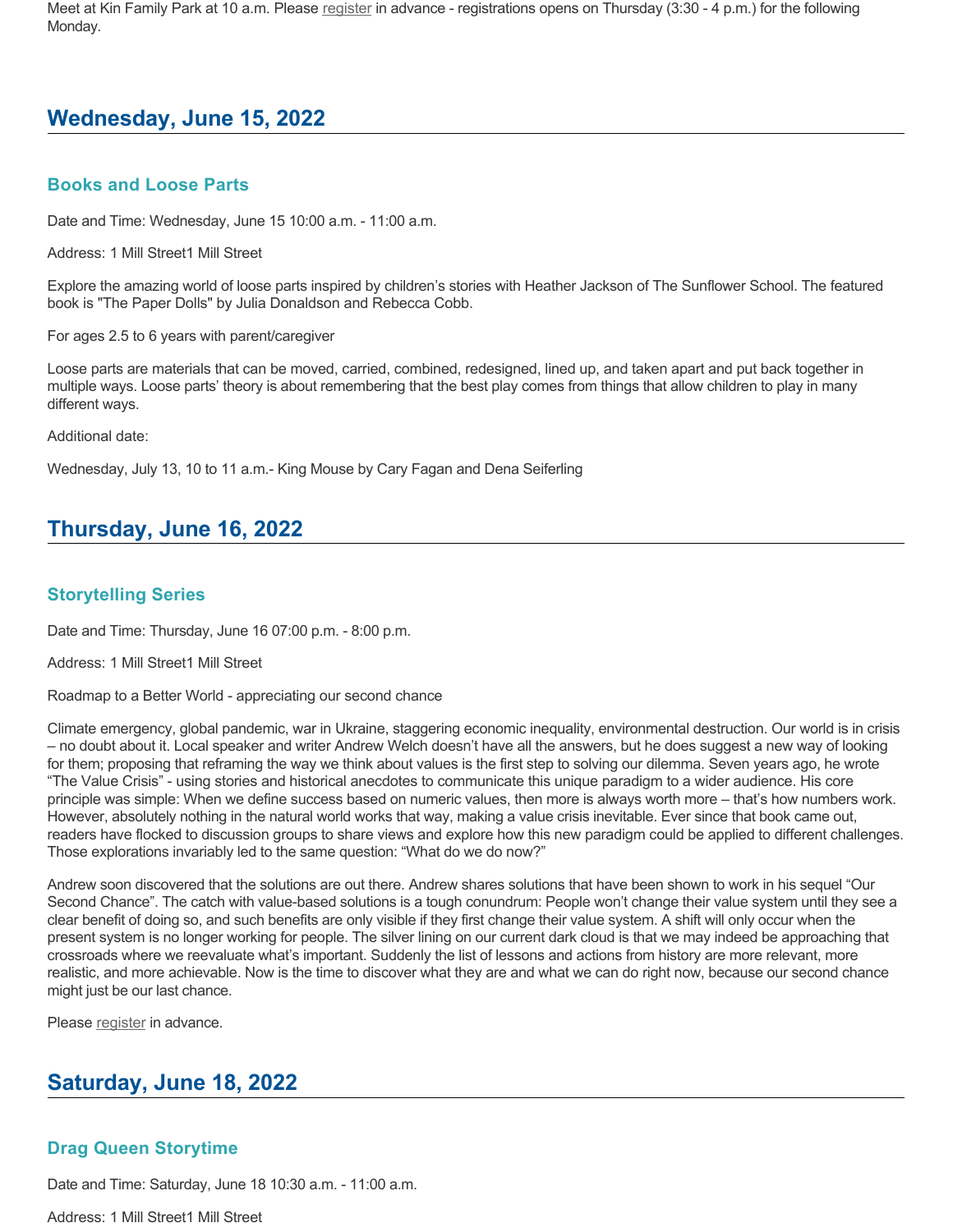Celebrate Pride Month as a family with a fun and inclusive storytime. Special guest Sapphyre will be reading stories celebrating inclusivity and what makes each and every one of us AWESOME!

Celebrate Your Awesome is on June 18 from 1 p.m. to 10 p.m. on Mill Street. The street will be closed for the day.

### **Awesome Human Library**

Date and Time: Saturday, June 18 01:00 p.m. - 4:00 p.m.

Address: 1 Mill Street1 Mill Street

Get Your Rainbows Ready!

The Awesome Human Library is coming to Mill Street Library on Saturday, June 18 from 1 to 4 p.m. In partnership with Celebrate Your Awesome, we invite readers to drop-in check out a human book for an engaging one-on-one conversation about the person's lived experiences.

Look through the catalogue to choose a book. Then register to be a reader by picking a 25 minute time slot. Questions and conversation starters will be provided to inspire engaging and educational conversations.

If you have not had the opportunity to experience the Awesome Human Library, this is your chance to participate in this exciting international program. A Human Library challenges preconceived notions humans have about other humans. Volunteers (Books) tell their stories to people (Readers) who sign up for short one-on-one conversations. By talking to one another in safe, respectful spaces, we can dismantle discrimination and create vibrant and inclusive communities where diversity is celebrated.

## **Monday, June 20, 2022**

#### **Adventures in the Park**

Date and Time: Monday, June 20 10:00 a.m. - 11:30 a.m.

Address: Kay Cee Gardens 29 Bythia St, Orangeville,Kay Cee Gardens 29 Bythia St, Orangeville,

Join us with our friends from EarlyON Dufferin for an adventure at different parks around Town.

Meet at Kay Cee Gardens at 10 a.m. Please [register](https://register.onehsn.com/Dufferin?fbclid=IwAR1Rv1mMtAaEIYWexMF0n9ZC2ZysAEHnEGIY-kQHsm27P2gPQ3jmybowayc) in advance - registrations opens on Thursday (3:30 - 4 p.m.) for the following Monday.

## **Tuesday, June 21, 2022**

#### **Orange thREADs**

Date and Time: Tuesday, June 21 01:00 p.m. - 2:30 p.m.

Address: 1 Mill Street1 Mill Street

Share your passion for reading and all things fibre arts with Orange thREADs. Join this friendly group at the Mill Street meeting room for an afternoon of conversation and connection. New members are always welcome.

Orange thREADs meet on the third Tuesday of every month.

## **Saturday, June 25, 2022**

### **TD Summer Reading Kick-Off Magic Show**

Date and Time: Saturday, June 25 11:00 a.m. - 12:00 p.m.

Address: 1 Mill Street1 Mill Street